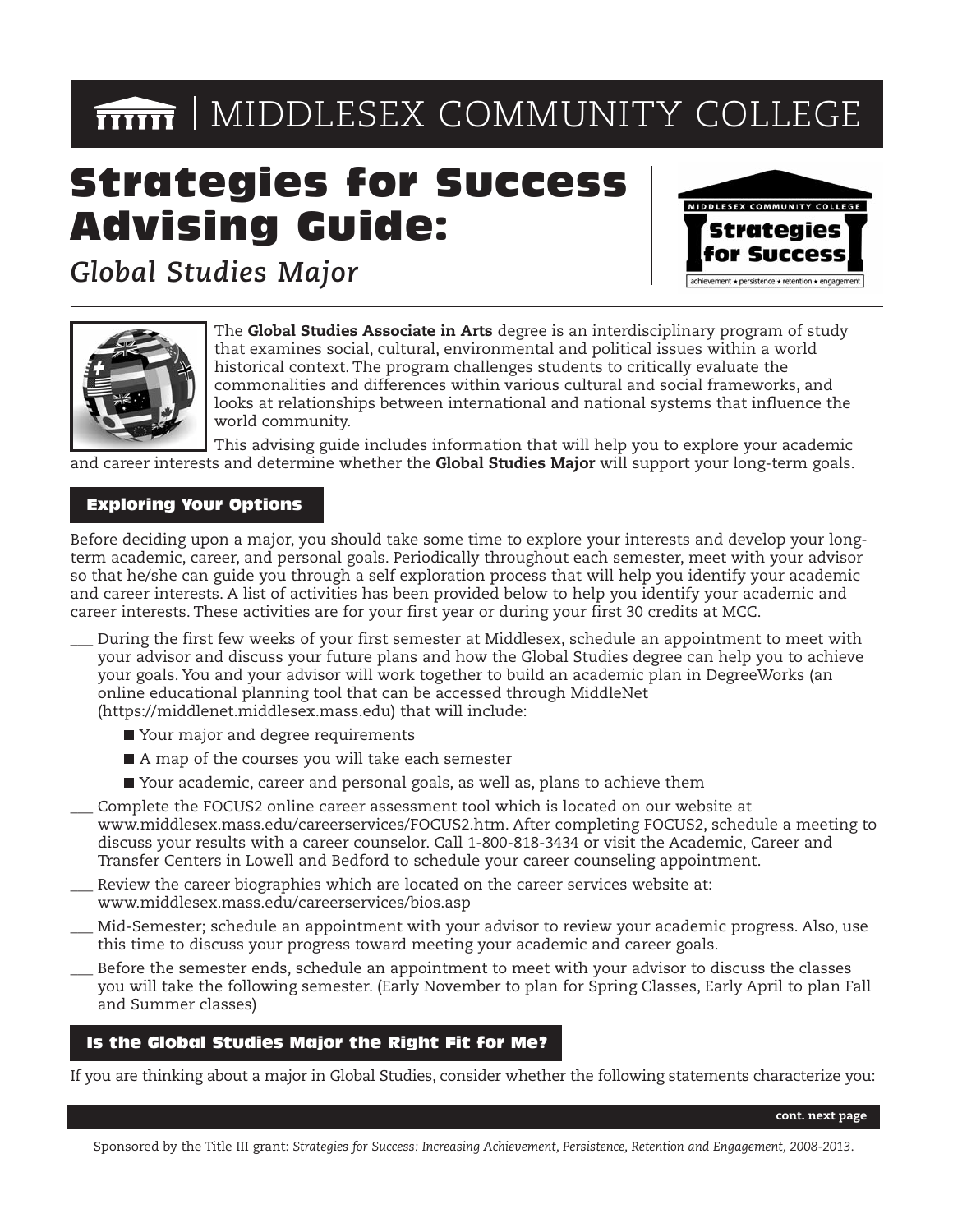

# Strategies for Success

## Advising Guide: *Global Studies Major*

- You are looking for a well-rounded education that gives you greater flexibility in your educational and career choices.
- You enjoy reading about international events and are "glued" to the TV when international crisis or humanitarian catastrophe erupts.
- You are interested and aware of what's going on beyond the borders of your own country and want to broaden your knowledge of world cultures, economic, environmental and social issues.
- You want to learn how to relate your knowledge of a particular part of the world to larger trends and issues that affect all societies.
- You want to become an effective communicator, learn how to critically evaluate different sides of the issues and help to solve complex problems that face humanity.
- You want to know how your country's economy is interconnected to the world's economy.
- You are attracted to the challenge of serious research focusing on a world region or on transnational global trends.
- You are interested in investigating how cultural values are expressed across various disciplines.
- You want to learn another language and be able to respond intelligently to what goes on abroad and communicate effectively across-cultural barriers.
- You want to further your education and you find the prospect of working in another country intriguing.

*If you agree with most of these statements, then the Global Studies major may be for you!*

## Global Studies Program Outcomes

Graduates of the program are prepared to:

- Examine social, cultural, environmental and political issues within a world historical context;
- Explain the meaning of globalization;
- Demonstrate knowledge of global issues, including the interdependency among nations, and governmental and non-governmental organizations;
- Demonstrate effective written and oral communication skills

**-AND-**

- Use knowledge acquired at MCC as a foundation for continued study and/or practical application;
- Interpret and analyze information in order to engage in critical thinking and problem solving;
- Communicate, use information, and employ technology effectively;
- Communicate an understanding of the world from a global perspective;
- $\blacksquare$  Demonstrate social responsibility within the college community;
- Demonstrate the capacity for on-going personal and professional development

### Advising Notes

It is recommended that students pursuing the Global Studies major take courses that would increase their skills and capabilities in global inquiry. Courses in the disciplines of history, economics, languages, geography,anthropology, philosophy and environmental studies would be appropriate.

Students are also encouraged to complete an internship and/or participate in a study abroad program. To learn more about study abroad opportunities at MCC, students should visit the International and Multicultural Office website at, www.middlesex.mass.edu/internationalstudents/studyabroad.asp.

**cont. next page**

Sponsored by the Title III grant: *Strategies for Success: Increasing Achievement, Persistence, Retention and Engagement, 2008-2013*.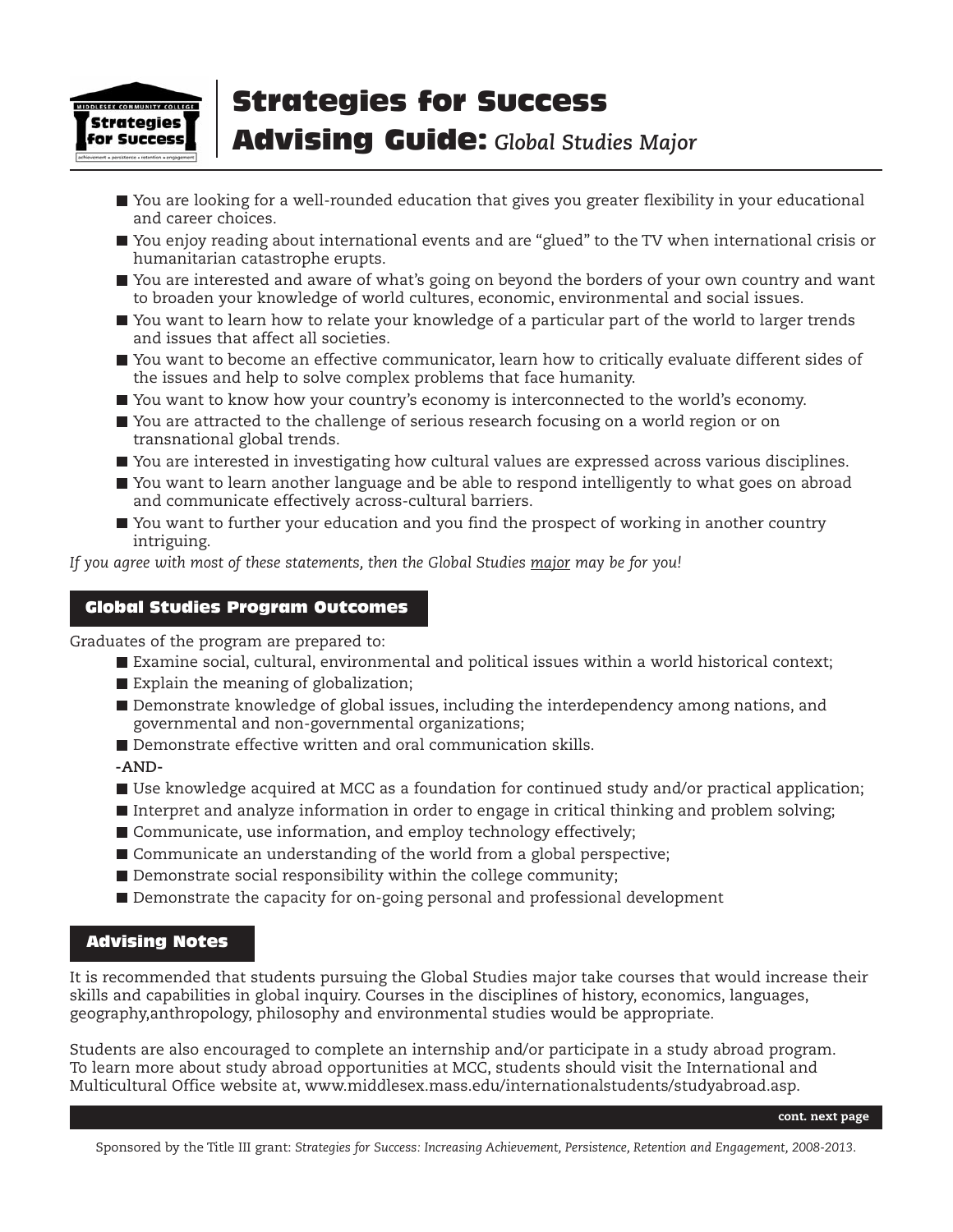

# Strategies for Success

# Advising Guide: *Global Studies Major*

## The Career Path

The Global Studies major prepares you for a variety of career options depending on your level of education and experience. Careful planning with an advisor is essential.

A major in Global Studies is well-suited to students interested in careers in international relations, diplomacy, foreign service, law, higher education, teaching, cross-cultural training, political advocacy, public affairs, homeland security, state and government agencies, international business, travel, international nonprofit organizations concerned with human rights, social justice, relief operations, global health, immigration, etc

Many Global Studies students are interested in learning about the world as a whole and may choose to pursue international careers. These positions require you to work across national borders and deal with global issues. Almost any vocation can be "internationalized", it all depends on your educational training and work experiences as well as your language and cultural skills.

#### **Career Planning Activities:**

- Work with your advisor to create a Career Plan. As a student who is on the Career Path, your focus should be on building your skill-set and marketing yourself for a job.
- Work with an MCC career counselor who can help you create a resume and cover letter. Consider looking for an internship to enhance your skills and establish some work experience. Call 1-800-818-3434 or visit the Academic, Career and Transfer Centers in Lowell and Bedford to schedule your career counseling appointment.
- \_\_\_ Continue to work with an MCC career counselor who can help you with interview skills and job search techniques. Schedule an appointment with your advisor to follow up on your career plan.

### The Transfer Path

The Global Studies major is designed to prepare graduates to transfer and obtain a bachelors degree. The Global Studies major leads students to further undergraduate studies in liberal arts, law, international relations, history, political science, geography, and government. These programs will provide you with a solid liberal arts background for positions that involve decision making and possible employment opportunities in international organizations (government and non-government), multinational civic and economic organizations, and nonprofit humanitarian institutions. The program qualifies for *MassTransfer*, which guarantees credit transfer to Massachusetts state colleges and the University of Massachusetts.

If a college or university does not offer a Global Studies major, consider a major in liberal arts, history, international relations or political science.

- \_\_\_ Work with your advisor to create a Transfer Plan. Identifying and applying to a Bachelor's Degree program will be your focus. You'll need to research academic programs of interests, colleges that offer these programs and be aware of deadlines for admissions, financial aid, and housing deposits (if you are interested on living on campus). The transfer process can be complex. Your advisor and transfer counselor can help you with this process.
- Schedule an appointment to meet with an advisor to learn about the transfer programs that are available to you as an MCC student, such as *MassTransfer*, transfer/articulation agreements with other colleges, and other programs. Also, ask about the Common Application and the benefits of using this form. Call 1-800-818-3434 or visit the Academic, Career, and Transfer Centers in Lowell or Bedford to schedule your transfer counseling appointment.